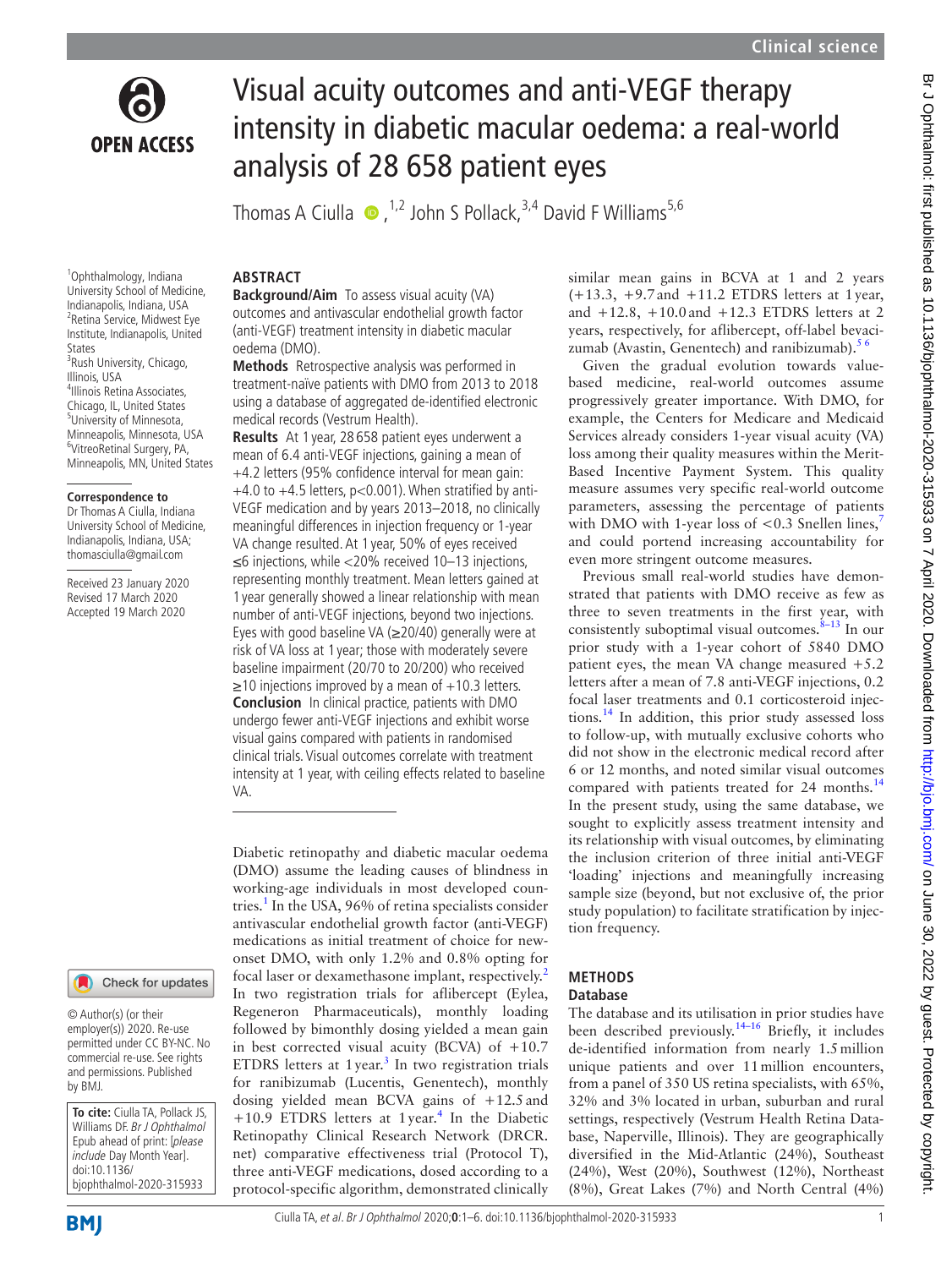# **Clinical science**

regions. Aggregated data include inoffice and outpatient medications, examination findings, diagnostic test interpretations, ocular and systemic diagnoses, treatments, outcomes, and adverse events. A proprietary de-identification process replaces patient identifiers with an alphanumeric code. The system refreshes the database on a weekly basis. An ETDRS approximation formula from Gregori *et al*, [17](#page-5-8) 85+50×log (Snellen fraction), calculates the VA score.

#### **Study design and dates, inclusion and exclusion criteria**

This study retrospectively analysed 1-year VA outcomes and relationships with anti-VEGF treatment intensity in treatmentnaïve US patients with DMO between 2013 and 2018. This study included treatment-naïve patients with DMO who received anti-VEGF injections between January 2013 and July 2018, if they underwent at least one anti-VEGF injection and had follow-up data through 1 year (within months 11-12). This study excluded patients with other retinal diagnoses. Gender, age, VA and anti-VEGF medications were extracted from the database.

#### **Analysis**

Analysis methodology was similar to that in prior studies.<sup>14-16</sup> Outcome measures were assessed at the patient eye level. As a sensitivity analysis, the main outcome measure was also analysed excluding patients with DMO who received bilateral treatment during the study period. The study assessed baseline features with descriptive statistics, including mean values for age, baseline VA (letters) and number of injections. These baseline features were also stratified by initial anti-VEGF medication.

As a main outcome measure, the study assessed mean 1-year VA change from baseline with 95% confidence intervals (CIs) and nominal p values, using paired t-tests. Mean 1-year VA change was calculated for all eligible patients and stratified by initial anti-VEGF medication. As a sensitivity analysis, these data were also assessed excluding those patients who switched from initial therapy.

As additional outcome measures, the study assessed relationships between 1-year injection frequency and baseline features. Injection frequency over 1 year was plotted on a histogram to

assess distribution, between 1 and 13. A small number of eyes (32 or 0.11%) of the total 28 658 underwent  $>13$  injections in 1 year, but were not assigned their own injection cohort due to the small subsample size, and were not included in further subgroup analyses. The study assessed for baseline VA and age relationships with 1-year injection frequency, through stratification by injection frequency.

The study also assessed visual outcomes stratified by injection frequency and baseline VA. Specifically, mean 1-year VA change from baseline, with 95% CIs and nominal p values using paired t-tests, was stratified by injection frequency and baseline VA.

The study assessed yearly trends in baseline VA, mean number of injections and mean 1-year VA change, stratified by initial anti-VEGF medication. Trends in utilisation among aflibercept, bevacizumab and ranibizumab from 2013 to 2018 were also assessed.

# **Results**

#### **Patient demographics**

Based on eligibility criteria, this study included 28658 patient eyes. [Table](#page-1-0) 1 summarises the baseline demographics. At initial presentation, the mean age measured 62.1 years and the mean baseline VA measured 59.2 letters (20/60 Snellen equivalent). Initial anti-VEGF medications were distributed as follows: 23% aflibercept (6459 eyes), 24% ranibizumab (6926 eyes) and 53% bevacizumab (15273 eyes); mean age, gender and mean baseline VA were balanced within these groups.

#### **Mean 1-year change in VA**

[Table](#page-1-0) 1 also summarises the mean 1-year VA change. For the entire group, patients presented with a mean baseline VA of 59.2 letters (20/60 Snellen equivalent), underwent a mean of 6.4 anti-VEGF injections and improved by +4.2 letters at 1year (95% CI for mean VA change: +4.0to +4.5 letters, p<0.001). Sensitivity analysis, excluding patients with DMO who received bilateral treatment during the 6-year study period, yielded very similar 1-year outcomes. Specifically, 15200 unilaterally treated patients presented with a mean baseline VA of 59.1 letters (20/60 Snellen

<span id="page-1-0"></span>

| Baseline features and results<br>Table 1                              |                                                     |             |            |                         |                                  |                   |                    |                 |  |  |
|-----------------------------------------------------------------------|-----------------------------------------------------|-------------|------------|-------------------------|----------------------------------|-------------------|--------------------|-----------------|--|--|
|                                                                       | All patient eyes Stratified by anti-VEGF medication |             |            |                         | <b>Stratified by baseline VA</b> |                   |                    |                 |  |  |
|                                                                       |                                                     | Aflibercept |            | Bevacizumab Ranibizumab | 20/40 or better                  | 20/40 to<br>20/70 | 20/70 to<br>20/200 | 20/200 or worse |  |  |
| Patient eyes                                                          |                                                     |             |            |                         |                                  |                   |                    |                 |  |  |
| n                                                                     | 28658                                               | 6459        | 15273      | 6926                    | 10585                            | 9633              | 5939               | 2469            |  |  |
| $\frac{0}{0}$                                                         | 100                                                 | 23          | 53         | 24                      | 37                               | 34                | 21                 | 9               |  |  |
| Gender (%)                                                            |                                                     |             |            |                         |                                  |                   |                    |                 |  |  |
| Male                                                                  | 53                                                  | 54          | 52         | 54                      | 55                               | 53                | 51                 | 49              |  |  |
| Female                                                                | 47                                                  | 46          | 48         | 46                      | 45                               | 47                | 49                 | 51              |  |  |
| Mean age (years)                                                      | 62.1                                                | 63.1        | 61.1       | 63.4                    | 60.9                             | 63.3              | 63                 | 61.2            |  |  |
| Mean number of injections in<br>1 year                                | 6.4                                                 | 6.3         | 6.3        | 6.7                     | 6.1                              | 6.6               | 6.6                | 6.1             |  |  |
| Mean VA (letters)                                                     |                                                     |             |            |                         |                                  |                   |                    |                 |  |  |
| <b>Baseline VA</b>                                                    | 59.2                                                | 60.3        | 57.9       | 61                      | 75.6                             | 63.5              | 47.4               | 1.2             |  |  |
| Change at 1 year                                                      | $+4.2$                                              | $+4.3$      | $+4.5$     | $+3.4$                  | $-2.2$                           | $+2.0$            | $+6.7$             | $+34.2$         |  |  |
| <b>Final VA</b>                                                       | 63.4                                                | 64.6        | 62.4       | 64.4                    | 73.4                             | 65.5              | 54.1               | 35.4            |  |  |
| P value                                                               | < 0.001                                             | < 0.001     | < 0.001    | < 0.001                 | < 0.001                          | < 0.001           | < 0.001            | < 0.001         |  |  |
| 95% CI                                                                | 4.0 to 4.5                                          | 3.9 to 4.8  | 4.2 to 4.9 | 3.0 to 3.9              | $-2.7$ to $-2.1$                 | 1.7 to 2.3        | 6.2 to 7.3         | 33.4 to 36.8    |  |  |
| anti-VEGF, antivascular endothelial growth factor; VA, visual acuity. |                                                     |             |            |                         |                                  |                   |                    |                 |  |  |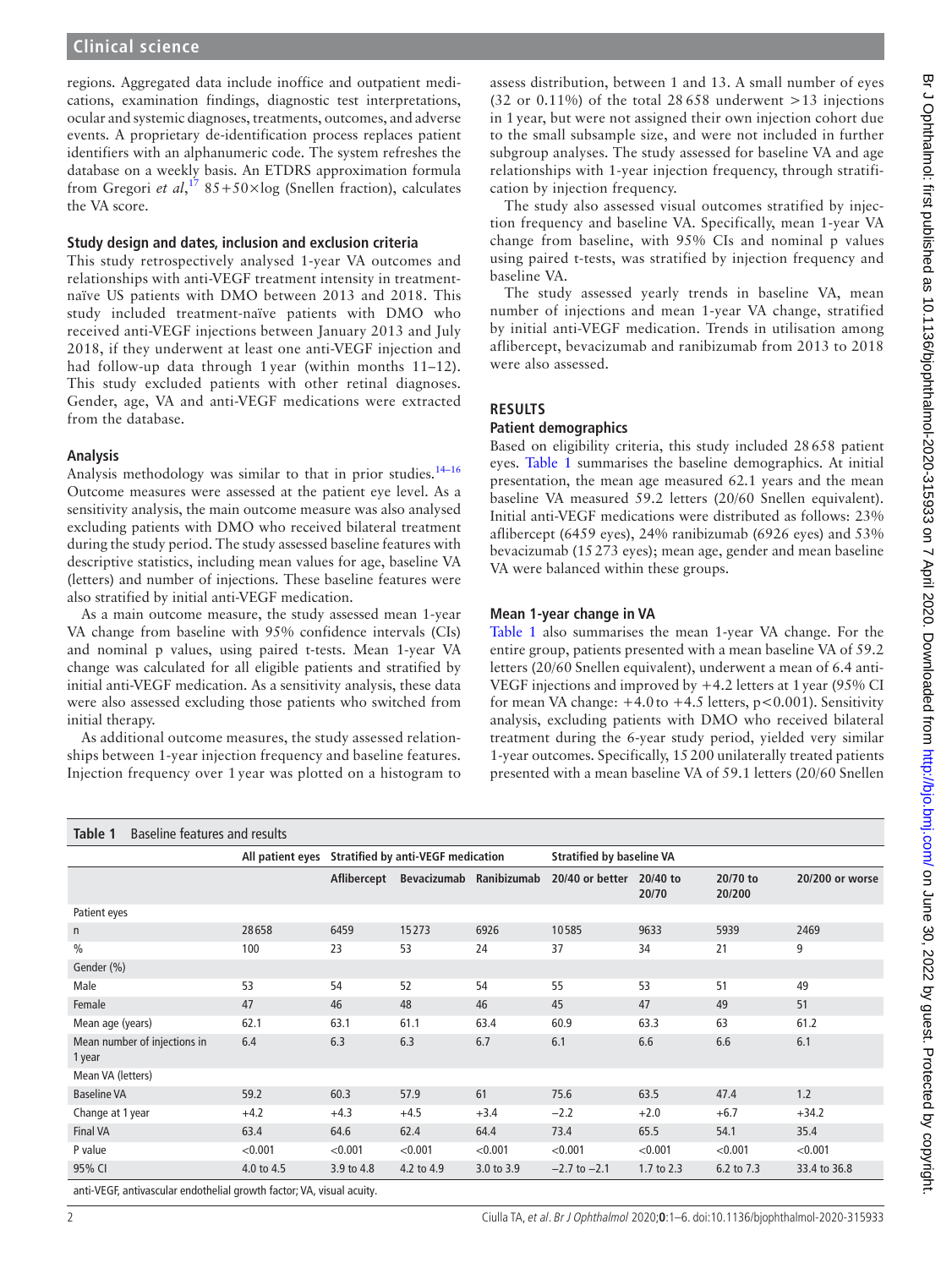equivalent), underwent a mean of 6.0 injections and improved by a mean of +3.9 letters at 1year.

Stratified by anti-VEGF medication, there were no clinically meaningful differences in the mean number of injections or mean VA changes at 1year, as summarised in [table](#page-1-0) 1. Of 6459 patient eyes initially treated with aflibercept, VA improved by +4.3 letters (95%CI for mean VA change: +3.9to +4.8 letters, p<0.001), with similar outcomes for bevacizumab (15273 eyes,  $+4.5$  letters,  $95\%$  CI for mean VA change:  $+4.2$  to  $+4.9$ letters,  $p < 0.001$ ) and for ranibizumab (6926 eyes,  $+3.4$  letters, 95% CI for mean VA change:  $+3.0$  to  $+3.9$  letters,  $p < 0.001$ ). The ranibizumab group showed slightly better mean baseline VA (61.0 letters) compared with the aflibercept and bevacizumab groups (60.3 and 57.9 letters, respectively), which could have potentially confounded visual change outcomes in favour of the latter medications. Sensitivity analysis, excluding those patients who switched from initial therapy, yielded nearly identical mean 1-year VA change. Specifically, of 5467 patient eyes treated with a mean of 6.1 aflibercept-only injections, VA improved by a mean of +4.2 letters, with similar outcomes for bevacizumab only (10181 eyes, 5.4 injections, +4.4 letters) and for ranibizumab only (5130 eyes, 6.3 injections, +3.4 letters). In this cohort, as noted in the initial overall cohort, the ranibizumabonly group showed slightly greater mean baseline VA (61.5 letters) compared with the aflibercept-only and bevacizumabonly groups (60.9 and 57.5 letters, respectively), which could have potentially confounded visual change outcomes in favour of the latter medications.

### **One-year anti-VEGF injection frequency and baseline features**

Overall, patient eyes underwent a mean of 6.4 and a median of 6.0 injections over 1year. The histogram in [figure](#page-2-0) 1A shows the distribution of eyes stratified by the number of injections in 1year, between 1 and 13. The distribution of injections/eye in the first year of treatment skewed towards the lower range. For example, 50% of patient eyes received  $\leq 6$  injections, while <20% of patient eyes received 10–13 injections, representing monthly treatment.

The mean number of anti-VEGF injections over 1 year did not correlate with baseline VA or baseline age. [Table](#page-3-0) 2 depicts these baseline features stratified by the number of anti-VEGF injections over 1 year, from 1 to 13 injections. The mean baseline VA was similar among these injection groups, between 58.7 and 59.9 letters (20/60 Snellen equivalent), except for those patient eyes that received one injection over 1 year (56.1 letters, 20/70 Snellen equivalent). Likewise, the mean baseline age was similar among these groups, between 61.0 and 62.9 years.

# **Visual outcomes stratified by anti-VEGF injection frequency and baseline VA**

When stratified by anti-VEGF injection frequency, final VA at 1year increased with increasing injection frequency on average, as noted in [table](#page-3-0) 2. In addition, the mean 1-year VA change generally showed a linear relationship with the number of anti-VEGF injections, beyond two injections, as shown in [table](#page-3-0) 2 and [figure](#page-2-0) 1B. For example, in 2447, 2868, 2878 and 1029 patient eyes which underwent a mean of 3, 6, 9 and 12 injections, the mean VA improved at 1year by  $+1.5$ ,  $+3.6$ ,  $+5.8$  and  $+7.5$ letters, respectively. At the lower range, those patient eyes that underwent  $\leq$ 5 injections in 1 year generally improved minimally, gaining <3 letters at 1year. The one exception to this generalisation were those patient eyes that received one injection



<span id="page-2-0"></span>**Figure 1** (A) Histogram showing the distribution of diabetic macular oedema (DMO) patient eyes stratified by number of antivascular endothelial growth factor (anti-VEGF) injections received in the first year of treatment. The median number of injections/eye in the first year of treatment was 6. The distribution is skewed towards the lower range, with 50% of patient eyes receiving ≤6 injections and <20% of patient eyes receiving 10–13 injections, representing monthly treatment. (B) Graph showing change in visual acuity (VA) versus anti-VEGF injections administered to all DMO patient eyes in the first year of treatment. The 95% CIs are included. At 1 year, mean letters gained showed a linear relationship with number of anti-VEGF injections, beyond 2 injections. (C) Graph showing the mean VA change over 1 year, stratified by both anti-VEGF injection frequency and baseline VA. Mean 1-year VA change tended to increase in patient eyes with both increased anti-VEGF injection frequency and decreased baseline VA. There were ceiling effects related to baseline VA. Patient eyes with baseline VA of 20/40 or better generally were at risk of VA loss at 1 year, except for those who received ≥10 injections. However, these patient eyes also showed better final VA compared with those starting with worse baseline VA.

in the first year of treatment, as they improved by  $+4.3$  letters, but showed the worse mean baseline VA (56.1 letters, 20/70 Snellen equivalent) compared with all others (between 58.7 and 59.9 letters, 20/60 Snellen equivalent), which could potentially confound relative assessment of visual outcomes.

When stratified by baseline VA, visual outcomes demonstrated ceiling effects, as shown in [table](#page-1-0) 1. Specifically, when stratified by baseline VA of 20/200 or worse (2469 eyes),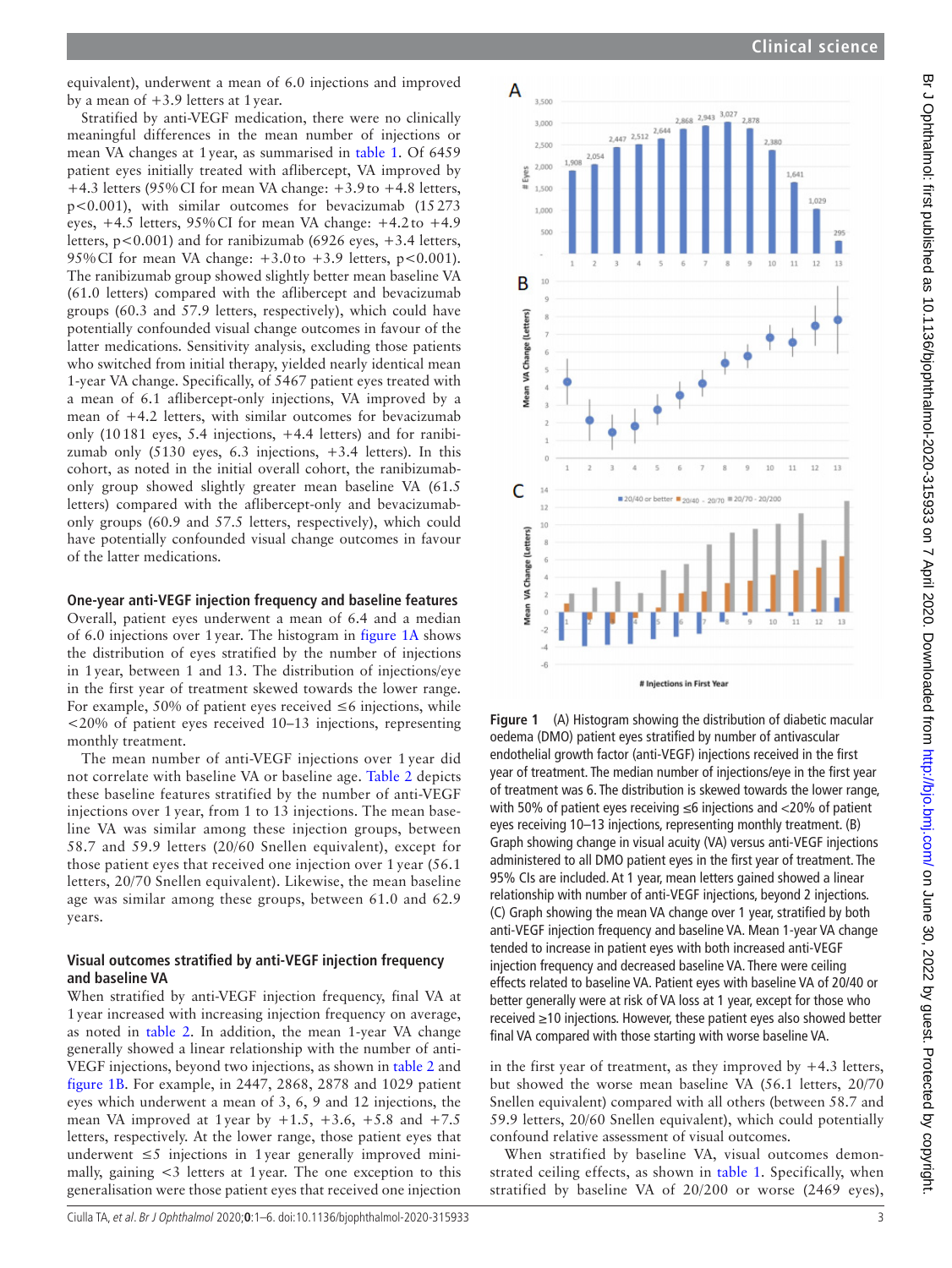<span id="page-3-0"></span>**Table 2** Mean 1-year changes in VA, stratified by antivascular endothelial growth factor injection frequency

|                    | Number of injections in 1 year |                       |            |            |            |                |            |            |            |            |            |            |            |
|--------------------|--------------------------------|-----------------------|------------|------------|------------|----------------|------------|------------|------------|------------|------------|------------|------------|
|                    | $\mathbf{1}$                   | $\overline{2}$        | 3          | 4          | 5          | $6\phantom{1}$ | 7          | 8          | 9          | 10         | 11         | 12         | 13         |
| Patient eyes       |                                |                       |            |            |            |                |            |            |            |            |            |            |            |
| $\mathsf{n}$       | 1908                           | 2054                  | 2447       | 2512       | 2644       | 2868           | 2943       | 3027       | 2878       | 2380       | 1641       | 1029       | 295        |
| $\frac{0}{0}$      |                                |                       | 9          | 9          | 9          | 10             | 10         | 11         | 10         | 8          | 6          | 4          |            |
| Gender (%)         |                                |                       |            |            |            |                |            |            |            |            |            |            |            |
| Male               | 52                             | 53                    | 53         | 53         | 54         | 52             | 53         | 52         | 53         | 53         | 53         | 54         | 60         |
| Female             | 48                             | 47                    | 47         | 47         | 46         | 48             | 47         | 48         | 47         | 47         | 47         | 46         | 40         |
| Mean age (years)   | 61.6                           | 61.0                  | 61.3       | 61.5       | 61.9       | 62.5           | 62.3       | 62.8       | 62.9       | 62.6       | 62.8       | 62.3       | 61.8       |
| Mean VA (letters)  |                                |                       |            |            |            |                |            |            |            |            |            |            |            |
| <b>Baseline VA</b> | 56.1                           | 58.9                  | 59.7       | 59.9       | 59.5       | 59.5           | 59.9       | 59.2       | 59.6       | 59.1       | 59.3       | 58.7       | 59.7       |
| Change at 1 year   | $+4.3$                         | $+2.2$                | $+1.5$     | $+1.8$     | $+2.7$     | $+3.6$         | $+4.2$     | $+5.4$     | $+5.8$     | $+6.8$     | $+6.5$     | $+7.5$     | $+7.8$     |
| <b>Final VA</b>    | 60.4                           | 61.1                  | 61.1       | 61.7       | 62.3       | 63.1           | 64.2       | 64.6       | 65.4       | 65.9       | 65.9       | 66.1       | 67.5       |
| P value            | < 0.001                        | < 0.001               | 0.002      | < 0.001    | < 0.001    | < 0.001        | < 0.001    | < 0.001    | < 0.001    | < 0.001    | < 0.001    | < 0.001    | < 0.001    |
| 95% CI             | 3.0 to 5.6                     | $1.0 \text{ to } 3.3$ | 0.5 to 2.5 | 0.8 to 2.8 | 1.9 to 3.6 | 2.8 to 4.3     | 3.5 to 5.0 | 4.7 to 6.0 | 5.1 to 6.4 | 6.1 to 7.5 | 5.7 to 7.4 | 6.4 to 8.6 | 5.9 to 9.7 |

VA, visual acuity.

20/70 to 20/200 (5939 eyes), 20/40 to 20/70 (9633 eyes), and 20/40 or better (10 585 eyes), the VA changed at 1 year by  $+34.2, +6.7, +2.0$  and  $-2.2$  letters, respectively, despite similar mean number of injections. [Table](#page-1-0) 1 also demonstrates that, despite greater 1-year improvement with worse baseline VA, the final 1-year VA remained in the same strata as the baseline VA. For example, although patient eyes with baseline VA of 20/40 or better generally were at risk of VA loss at 1 year, they also showed better VA at 1 year compared with those with worse baseline VA.

When stratified by both anti-VEGF injection frequency and baseline VA, these trends persisted, as shown in [figure](#page-2-0) 1C. In general, the mean 1-year VA change increased with both increased anti-VEGF injection frequency and decreased baseline VA. For example, those patient eyes with baseline VA of 20/40 or better were at risk of VA loss at 1 year as noted above, except for those 1786 patient eyes who received  $\geq 10$ injections, yielding a small mean improvement of  $+0.2$  letters (from a mean baseline VA of 75.0 letters). In contrast, those 1190 patient eyes with moderately severe VA loss at presentation (baseline VA between 20/70 and 20/200) who received  $\geq$ 10 injections improved by a mean of +10.3 letters (from a mean baseline VA of 47.2 letters).

#### **Yearly trends over 6 years: baseline VA, mean number of 1-year anti-VEGF injections, mean 1-year change in VA and anti-VEGF utilisation**

Yearly trends were assessed overall and stratified by initial anti-VEGF medication. Over the 6-year period, for all three anti-VEGF medications, baseline VA generally measured between 58 and 62 letters (20/60 Snellen equivalent), the mean number of first-year injections generally remained between 6 and 7, and VA generally improved between  $+3$  and  $+5$  letters.

Trends in utilisation among aflibercept, bevacizumab and ranibizumab were also assessed. Aflibercept received approval for the treatment of DMO in 2014, after which its utilisation rose rapidly, ultimately to 22% in 2018, while ranibizumab use declined over the study period from 54% in 2013 to 22% in 2018. Bevacizumab use held steady from 2013 to 2018, approximating half of all anti-VEGF utilisation each year throughout the study period.

# **Discussion**

The limitations of this real-world study include its retrospective design, non-standardised VA assessment and non-standardised diagnostic criteria for DMO. These limitations could partially account for differences between real-world studies and randomised controlled trials (RCTs), which include rigorous standards for BCVA testing and strict diagnostic eligibility criteria. The strengths of this study include its large cohort size which facilitated stratification to further assess injection frequency and baseline VA . Importantly, this study corroborates and expands on prior smaller real-world studies,<sup>8-14</sup> all of which yield relevant insights on unmet need, as the healthcare system shifts to value-based approaches with increasing accountability for clinical practice outcomes. Specifically, in clinical practice, patients with DMO in the USA undergo fewer anti-VEGF injections and exhibit worse 1-year visual gains compared with patients in RCTs. In addition, visual outcomes correlate with treatment intensity at 1year, with ceiling effects related to baseline VA. For example, DMO patient eyes with relatively good baseline VA (better than 20/40) generally are at risk of VA loss at 1year, except those which received  $\geq 10$  injections. In contrast, DMO patient eyes with moderately severe baseline impairment (20/70 to 20/200) who receive 10–13 anti-VEGF injections in 1year reassuringly show VA improvements that somewhat compare with RCTs. Finally, when stratified by anti-VEGF medication and by years 2013–2018, no clinically meaningful differences in injection frequency or 1-year VA change result.

#### **Real-world patients with DMO undergo fewer anti-VEGF injections and exhibit worse 1-year VA gains compared with RCTs, regardless of anti-VEGF medication**

In clinical practice, patients with DMO undergo fewer anti-VEGF injections on average, compared with patients in RCTs, as demonstrated in the present study and in prior smaller real-world studies. $8-14$  This observation may highlight unmet needs with respect to treatment burden associated with current medications. Specifically, ranibizumab registration trials employed monthly treatment,<sup>[4](#page-5-3)</sup> aflibercept registration trials employed bimonthly treatment after 5 monthly treatments, $3$  and DRCR.net Protocol T employed a protocol-specific algorithm, with 9.2, 9.7 and 9.4 injections of aflibercept, bevacizumab and ranibizumab, respec-tively, at 1 year.<sup>[6](#page-5-9)</sup> In this real-world analysis, the comparatively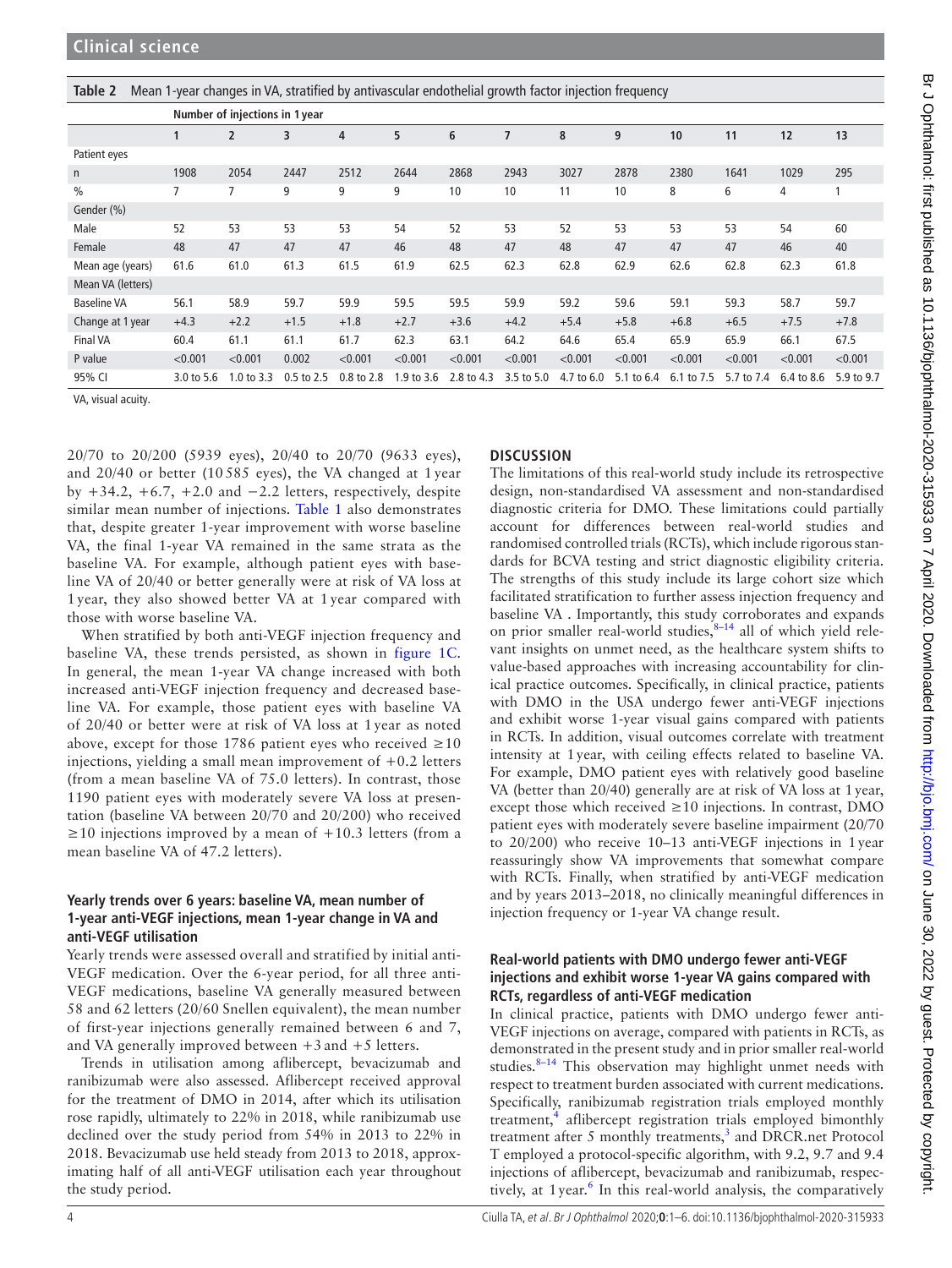lower treatment intensity of 6.3, 6.3 and 6.7 injections of aflibercept, bevacizumab and ranibizumab, respectively, at 1year suggests that physicians are employing as-needed or treat-andextend dosing regimens that aim to decrease treatment burden for patients with DMO. The overall distribution of injections/ eye, as shown in [figure](#page-2-0) 1A, further supports this supposition, as it is skewed towards the lower range, with 50% of patient eyes receiving  $\leq 6$  injections and  $\lt$  20% of patient eyes receiving 10–13 injections, representing monthly treatment. Importantly, age or baseline VA did not affect treatment frequency decisions, as those who underwent ≤6 injections at 1year generally did not differ from the overall group with respect to these features. Consequently, undertreatment likely partially accounts for worse visual outcomes in real-world patients with DMO, in addition to more diverse patient presentations and advanced disease states not typically eligible for RCTs.

Furthermore, the real-world DMO treatment outcomes are meaningfully worse than those from RCTs in general. In this real-world analysis, VA improved by a mean of  $+4.3, +4.5$ and +3.4 letters at 1year for eyes initiated on aflibercept, bevacizumab and ranibizumab, respectively. In contrast, in the DRCR.net Protocol T trial, VA improved by a mean of  $+13.3$ , +9.7and+11.2 at 1year for eyes treated with aflibercept, beva-cizumab and ranibizumab, respectively.<sup>[6](#page-5-9)</sup> Although cross-study comparisons are flawed, VA gains in DRCR.net Protocol T differ from the present real-world analysis by greater than one line of vision at 1year. Prior smaller real-world studies yielded similar results, with patients with DMO receiving as few as three to seven injections in  $1$  year $^{8-12}$  and experiencing mean 1-year VA gains of approximately  $+5$  letters.<sup>8 10 14</sup> For example, in one real-world study using Geisinger Health System data, 121 treatment-naïve DMO patient eyes underwent 3.1 anti-VEGF injections, gaining  $+4.7$  letters on average at 1 year.<sup>10</sup> In another real-world study from 10 sites, 156 treatment-naïve DMO patient eyes underwent 5.8 anti-VEGF injections at 1year, gaining +5.5 letters on average.<sup>[8](#page-5-6)</sup> In one particularly relevant 'real world' study using the database of the American Academy of Ophthalmology IRIS Registry (Intelligent Research in Sight), 2086 patients who first received anti-VEGF therapy within 28 days of diagnosis underwent a median number of four injections in the first year.<sup>13</sup> As noted previously, in a 1-year cohort of 5840 treatment-naïve DMO patient eyes, our prior study showed a mean improvement of  $+5.2$  letters,<sup>14</sup> slightly better than the current study, which showed lower treatment intensity after eliminating three 'loading' injections for eligibility.

#### **Visual outcomes correlate with treatment intensity at 1 year, with ceiling effects related to baseline VA**

Stratification by injection frequency and baseline VA, facilitated by the present study's larger size, also enabled further assessment of treatment intensity and its relationship with visual outcomes. With increasing injection frequency, final VA at 1year increased on average. In addition, at 1year, mean letters gained generally showed a linear relationship with mean number of anti-VEGF injections, beyond two injections. Patient eyes that received ≤5 injections in 1year (40% of the entire sample) improved minimally, generally gaining <3 letters at 1year. Similarly, the previously described 'real world' IRIS registry study noted that, among those patients who received anti-VEGF therapy within 28 days of diagnosis, increased treatment intensity was associated with greater visual gain at 1 year; 664 patient eyes receiving  $\leq$ 5 injections gained +3 letters on average, while 389 patient eyes receiving  $\geq 6$  injections gained +5.5 letters on average.<sup>13</sup> Given

the  $\leq$ 9 day half-life of current anti-VEGF medications,  $18-22$  these results are not unexpected, as fewer treatments would only intermittently suppress VEGF, which may be chronically upregulated in DMO. In addition, these results highlight the need for longer acting DMO therapies to address treatment burden associated with current anti-VEGF medications.

In this study, patient eyes with relatively good baseline VA tended to be vulnerable to vision loss. As expected, a ceiling effect can limit improvement in eyes with relatively good baseline VA; these same eyes have a relatively higher chance of vision loss. Specifically, those with baseline VA of 20/40 or better generally were at risk of VA loss (−2.2 letters) at 1year, except those who received  $\geq$  10 injections and improved slightly. In contrast, when DMO patient eyes with moderately severe baseline impairment (20/70 to 20/200) receive 10–13 anti-VEGF injections in 1year, the mean VA improved by +10.3 letters. While this result highlights treatment burden, it also reassuringly compares somewhat with RCTs, demonstrating meaningful improvement in this subgroup with moderately severe baseline impairment, using current anti-VEGF medications. As expected, DMO patient eyes with worse baseline VA showed even greater mean 1-year VA gain.

#### **No clinically meaningful differences in yearly injections or VA change over the years 2013–2018**

Overall and stratified by anti-VEGF medication, there were no clinically meaningful differences in first-year injections or VA change over the years 2013–2018. Over the 6-year study period, for all three anti-VEGF medications, presenting VA generally measured between 58 and 62 letters (20/60 Snellen equivalent), the mean number of first-year injections generally remained between 6 and 7, and VA generally improved between  $+3$  and +5 letters. Bevacizumab approximated half of all anti-VEGF utilisations each year from 2013 to 2018, possibly due to socioeconomic factors, given its lower cost.

#### **Conclusion**

In summary, patients with DMO in the USA undergo fewer anti-VEGF injections and exhibit worse 1-year VA gains compared with patients in RCTs. When stratified by anti-VEGF medication and years 2013–2018, no clinically meaningful differences in injections or 1-year VA change resulted. Fewer than 20% of patient eyes received 10–13 injections, representing monthly treatment, while 50% received  $\leq 6$  injections at 1 year. The mean 1-year VA change tended to increase in patient eyes with both increased anti-VEGF injection frequency and decreased baseline VA, although there were ceiling effects related to baseline VA. Also, this study demonstrates that real-world DMO patient eyes with relatively good baseline VA (better than 20/40) generally are at risk of VA loss at 1 year, except those which received  $\geq 10$ injections. In contrast, DMO patient eyes with moderately severe baseline impairment (20/70 to 20/200) who receive 10–13 anti-VEGF injections in 1year show VA improvements that somewhat compare with RCTs. As the healthcare system shifts to valuebased approaches, real-world outcomes assume greater importance; these results highlight the necessity for patient counselling on treatment frequency with current anti-VEGF therapy and also highlight the unmet need for longer duration therapies that can address treatment burden.

**Twitter** Thomas A Ciulla [@ThomasCiullaMD](https://twitter.com/ThomasCiullaMD)

**Funding** The authors have not declared a specific grant for this research from any funding agency in the public, commercial or not-for-profit sectors.